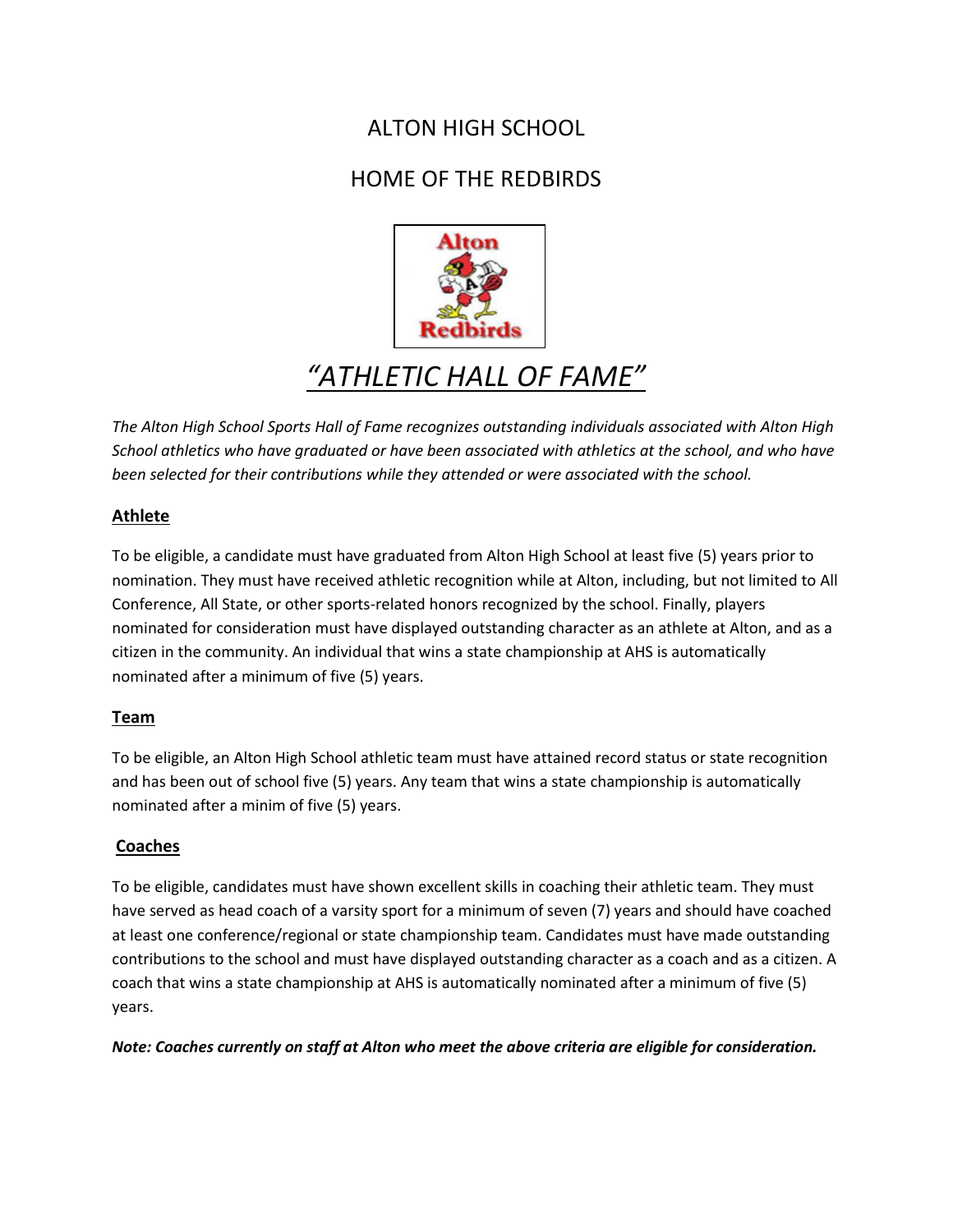#### **Athletic Contributor**

To nominate someone for consideration outside of the above categories, (such as support staff, media personnel, administrators, athletic director etc.) criteria should include significant service to the Alton community through the development of student athletes and to the athletic program. To be eligible, administrators and athletic directors must have served for a minimum of seven (7) years. Finally as in the above categories, any person nominated for consideration must have made outstanding contributions in the school and must of displayed outstanding character while associated with Alton High School and as a community citizen.

All nominations will remain active for a total of 5 years. (Unsuccessful nominees will have to be resubmitted after 5 years.

#### **Timetable**

Aug. 31st - Nomination Deadline Sept. 18th - Selection Committee will finalize honorees Nov. 20th - Ceremony to induct the class Selection Committee ---- The composition of the selection committee will be as follows: High School Administrator - Mike Brey Athletic Director - Chris Kusnerick Assistant Athletic Director - Eric Roberson Media Personnel - Bill Roseberry/ Brent Burklund Teachers/ Coaches - Dan Carter, Scott Harper, Terry Mitchell Community Members - Stan McAfoos